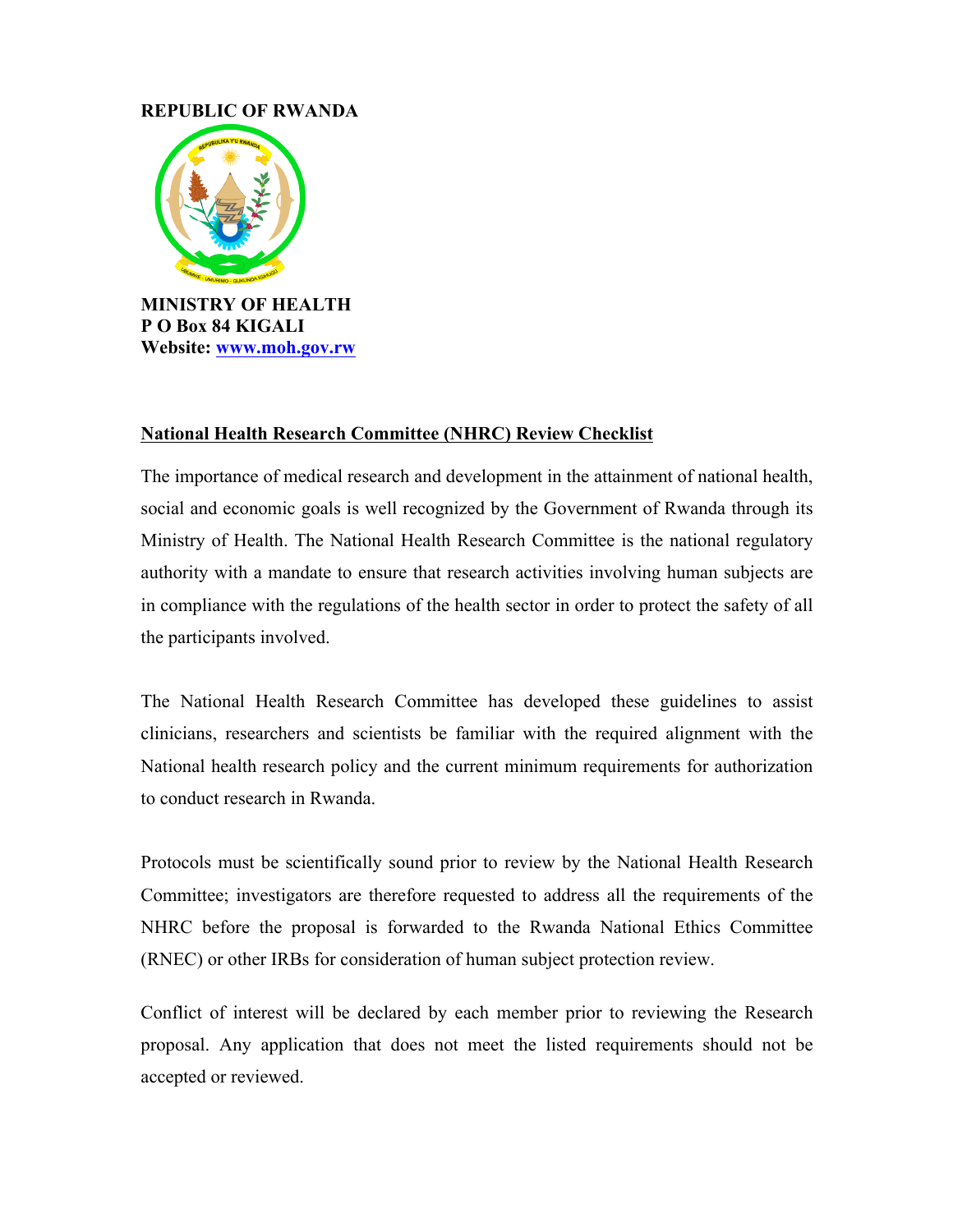These guidelines apply to all medical research involving humans as research participants in Rwanda, including research in social sciences and humanities, conventional and alternative medicines and research conducted in or by public institutions, private, intergovernmental and non-governmental institutions, and research conducted in a foreign country on human biological materials collected in Rwanda.

 $\mathcal{L}_\mathcal{L} = \mathcal{L}_\mathcal{L} = \mathcal{L}_\mathcal{L} = \mathcal{L}_\mathcal{L} = \mathcal{L}_\mathcal{L} = \mathcal{L}_\mathcal{L} = \mathcal{L}_\mathcal{L} = \mathcal{L}_\mathcal{L} = \mathcal{L}_\mathcal{L} = \mathcal{L}_\mathcal{L} = \mathcal{L}_\mathcal{L} = \mathcal{L}_\mathcal{L} = \mathcal{L}_\mathcal{L} = \mathcal{L}_\mathcal{L} = \mathcal{L}_\mathcal{L} = \mathcal{L}_\mathcal{L} = \mathcal{L}_\mathcal{L}$ 

 $\mathcal{L}_\text{max} = \mathcal{L}_\text{max} = \mathcal{L}_\text{max} = \mathcal{L}_\text{max} = \mathcal{L}_\text{max} = \mathcal{L}_\text{max} = \mathcal{L}_\text{max} = \mathcal{L}_\text{max} = \mathcal{L}_\text{max} = \mathcal{L}_\text{max} = \mathcal{L}_\text{max} = \mathcal{L}_\text{max} = \mathcal{L}_\text{max} = \mathcal{L}_\text{max} = \mathcal{L}_\text{max} = \mathcal{L}_\text{max} = \mathcal{L}_\text{max} = \mathcal{L}_\text{max} = \mathcal{$  $\mathcal{L}_\text{max} = \mathcal{L}_\text{max} = \mathcal{L}_\text{max} = \mathcal{L}_\text{max} = \mathcal{L}_\text{max} = \mathcal{L}_\text{max} = \mathcal{L}_\text{max} = \mathcal{L}_\text{max} = \mathcal{L}_\text{max} = \mathcal{L}_\text{max} = \mathcal{L}_\text{max} = \mathcal{L}_\text{max} = \mathcal{L}_\text{max} = \mathcal{L}_\text{max} = \mathcal{L}_\text{max} = \mathcal{L}_\text{max} = \mathcal{L}_\text{max} = \mathcal{L}_\text{max} = \mathcal{$  $\mathcal{L}_\mathcal{L} = \{ \mathcal{L}_\mathcal{L} = \{ \mathcal{L}_\mathcal{L} = \{ \mathcal{L}_\mathcal{L} = \{ \mathcal{L}_\mathcal{L} = \{ \mathcal{L}_\mathcal{L} = \{ \mathcal{L}_\mathcal{L} = \{ \mathcal{L}_\mathcal{L} = \{ \mathcal{L}_\mathcal{L} = \{ \mathcal{L}_\mathcal{L} = \{ \mathcal{L}_\mathcal{L} = \{ \mathcal{L}_\mathcal{L} = \{ \mathcal{L}_\mathcal{L} = \{ \mathcal{L}_\mathcal{L} = \{ \mathcal{L}_\mathcal{$  $\mathcal{L}_\mathcal{L} = \{ \mathcal{L}_\mathcal{L} = \{ \mathcal{L}_\mathcal{L} = \{ \mathcal{L}_\mathcal{L} = \{ \mathcal{L}_\mathcal{L} = \{ \mathcal{L}_\mathcal{L} = \{ \mathcal{L}_\mathcal{L} = \{ \mathcal{L}_\mathcal{L} = \{ \mathcal{L}_\mathcal{L} = \{ \mathcal{L}_\mathcal{L} = \{ \mathcal{L}_\mathcal{L} = \{ \mathcal{L}_\mathcal{L} = \{ \mathcal{L}_\mathcal{L} = \{ \mathcal{L}_\mathcal{L} = \{ \mathcal{L}_\mathcal{$  $\mathcal{L}_\text{max} = \mathcal{L}_\text{max} = \mathcal{L}_\text{max} = \mathcal{L}_\text{max} = \mathcal{L}_\text{max} = \mathcal{L}_\text{max} = \mathcal{L}_\text{max} = \mathcal{L}_\text{max} = \mathcal{L}_\text{max} = \mathcal{L}_\text{max} = \mathcal{L}_\text{max} = \mathcal{L}_\text{max} = \mathcal{L}_\text{max} = \mathcal{L}_\text{max} = \mathcal{L}_\text{max} = \mathcal{L}_\text{max} = \mathcal{L}_\text{max} = \mathcal{L}_\text{max} = \mathcal{$ 

## **Title of Research Proposal:**

**Proposal Number** 

## **Roles and responsibilities of the Principal Investigator (PI):**

- Lead development of and modifications to study protocol and data collection instruments
- Review all other study tools (e.g. Standards Operating Procedures, lab requisition forms)
- Develop the overall study budget
- Ensures all study staff are adequately informed as to protocol requirements and trained in study procedures
- Monitor data collection on a regular basis
- Lead data analysis and report writing
- Oversee the research process and be responsible for the conduct of the investigators and research staff at all study sites.
- Ensure compliance with research protocols, and applicable laws and regulations according to Rwandan IRBs and international IRBs if needed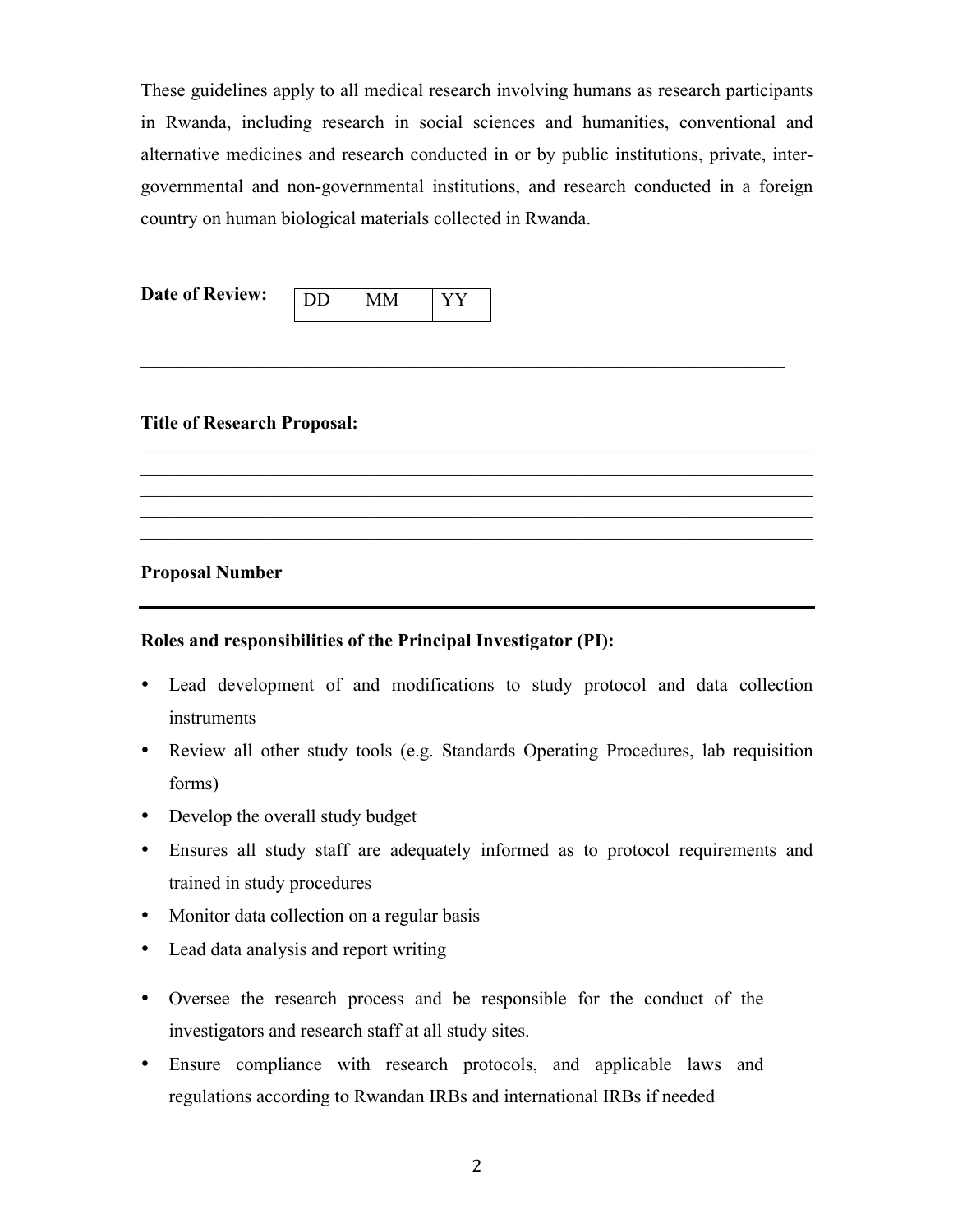• Plan, organize and implement research project activities, including protocol and research tools development, data collection and data analysis.

| Name (s) of the Co-Principal Investigator(s): ___________________________________                                                              |
|------------------------------------------------------------------------------------------------------------------------------------------------|
| <b>Reviewer Name and Code</b>                                                                                                                  |
| 1. Is the research topic relevant to current and future health sector research<br>priorities and aligned to the Health Sector Research Agenda? |
| <b>YES</b><br>NO                                                                                                                               |

Comments\_\_\_\_\_\_\_\_\_\_\_\_\_\_\_\_\_\_\_\_\_\_\_\_\_\_\_\_\_\_\_\_\_\_\_\_\_\_\_\_\_\_\_\_\_\_\_\_\_\_\_\_\_\_\_\_\_

\_\_\_\_\_\_\_\_\_\_\_\_\_\_\_\_\_\_\_\_\_\_\_\_\_\_\_\_\_\_\_\_\_\_\_\_\_\_\_\_\_\_\_\_\_\_\_\_\_\_\_\_\_\_\_\_\_\_\_\_\_\_\_\_\_\_

 $\mathcal{L}_\mathcal{L} = \{ \mathcal{L}_\mathcal{L} = \{ \mathcal{L}_\mathcal{L} = \{ \mathcal{L}_\mathcal{L} = \{ \mathcal{L}_\mathcal{L} = \{ \mathcal{L}_\mathcal{L} = \{ \mathcal{L}_\mathcal{L} = \{ \mathcal{L}_\mathcal{L} = \{ \mathcal{L}_\mathcal{L} = \{ \mathcal{L}_\mathcal{L} = \{ \mathcal{L}_\mathcal{L} = \{ \mathcal{L}_\mathcal{L} = \{ \mathcal{L}_\mathcal{L} = \{ \mathcal{L}_\mathcal{L} = \{ \mathcal{L}_\mathcal{$  $\mathcal{L}_\mathcal{L} = \{ \mathcal{L}_\mathcal{L} = \{ \mathcal{L}_\mathcal{L} = \{ \mathcal{L}_\mathcal{L} = \{ \mathcal{L}_\mathcal{L} = \{ \mathcal{L}_\mathcal{L} = \{ \mathcal{L}_\mathcal{L} = \{ \mathcal{L}_\mathcal{L} = \{ \mathcal{L}_\mathcal{L} = \{ \mathcal{L}_\mathcal{L} = \{ \mathcal{L}_\mathcal{L} = \{ \mathcal{L}_\mathcal{L} = \{ \mathcal{L}_\mathcal{L} = \{ \mathcal{L}_\mathcal{L} = \{ \mathcal{L}_\mathcal{$ 

Indicate area of interest:

*2.* **Does the investigator team have a local Rwandan Investigator(s)?** *Not applicable if Principal investigator is a Rwandan.*

 $\mathcal{L}_\text{max}$  , and the contribution of the contribution of the contribution of the contribution of the contribution of the contribution of the contribution of the contribution of the contribution of the contribution of t

*All research investigation teams must have a minimum of 30% of Rwandan Investigators.*

YES NO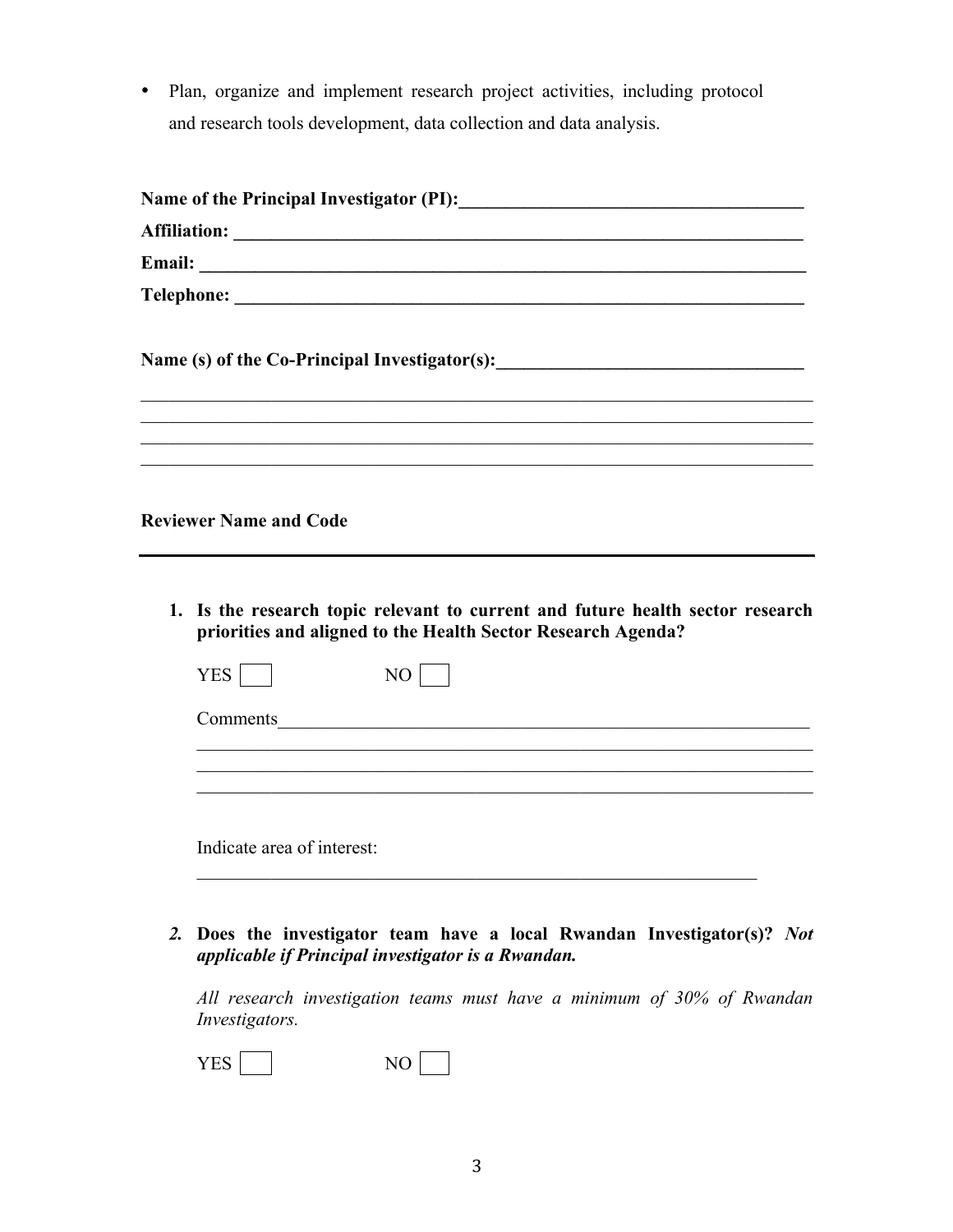| Comments |  |  |  |  |
|----------|--|--|--|--|
|          |  |  |  |  |
|          |  |  |  |  |
|          |  |  |  |  |

**3. Has the investigator team involved the national technical entity at the policy making or regulatory level (Ministry of Health departments, RBC Divisions, professional bodies or associations) working in that area?** 

**Not applicable if Principal investigator is from the national technical entity at the policy-making or regulatory level (Ministry of Health, RBC, professional bodies or associations).**

*If Yes, please attach the collaboration approval note from the national technical entity.*

| <b>YES</b> |  |
|------------|--|
| Comments   |  |
|            |  |

**4. Have the investigators indicated the total amount of funds mobilized for the research and all budgetary considerations must be shared with the NHRC?**

| Comments |  |
|----------|--|
|          |  |

 $\mathcal{L}_\text{max} = \mathcal{L}_\text{max} = \mathcal{L}_\text{max} = \mathcal{L}_\text{max} = \mathcal{L}_\text{max} = \mathcal{L}_\text{max} = \mathcal{L}_\text{max} = \mathcal{L}_\text{max} = \mathcal{L}_\text{max} = \mathcal{L}_\text{max} = \mathcal{L}_\text{max} = \mathcal{L}_\text{max} = \mathcal{L}_\text{max} = \mathcal{L}_\text{max} = \mathcal{L}_\text{max} = \mathcal{L}_\text{max} = \mathcal{L}_\text{max} = \mathcal{L}_\text{max} = \mathcal{$ 

**5. Does the reviewer team recommend this proposal for referral to the Rwanda National Ethics Committee (RNEC) for consideration of a human subjects protection review**

| <b>YES</b> |  |
|------------|--|
| Comments   |  |
|            |  |